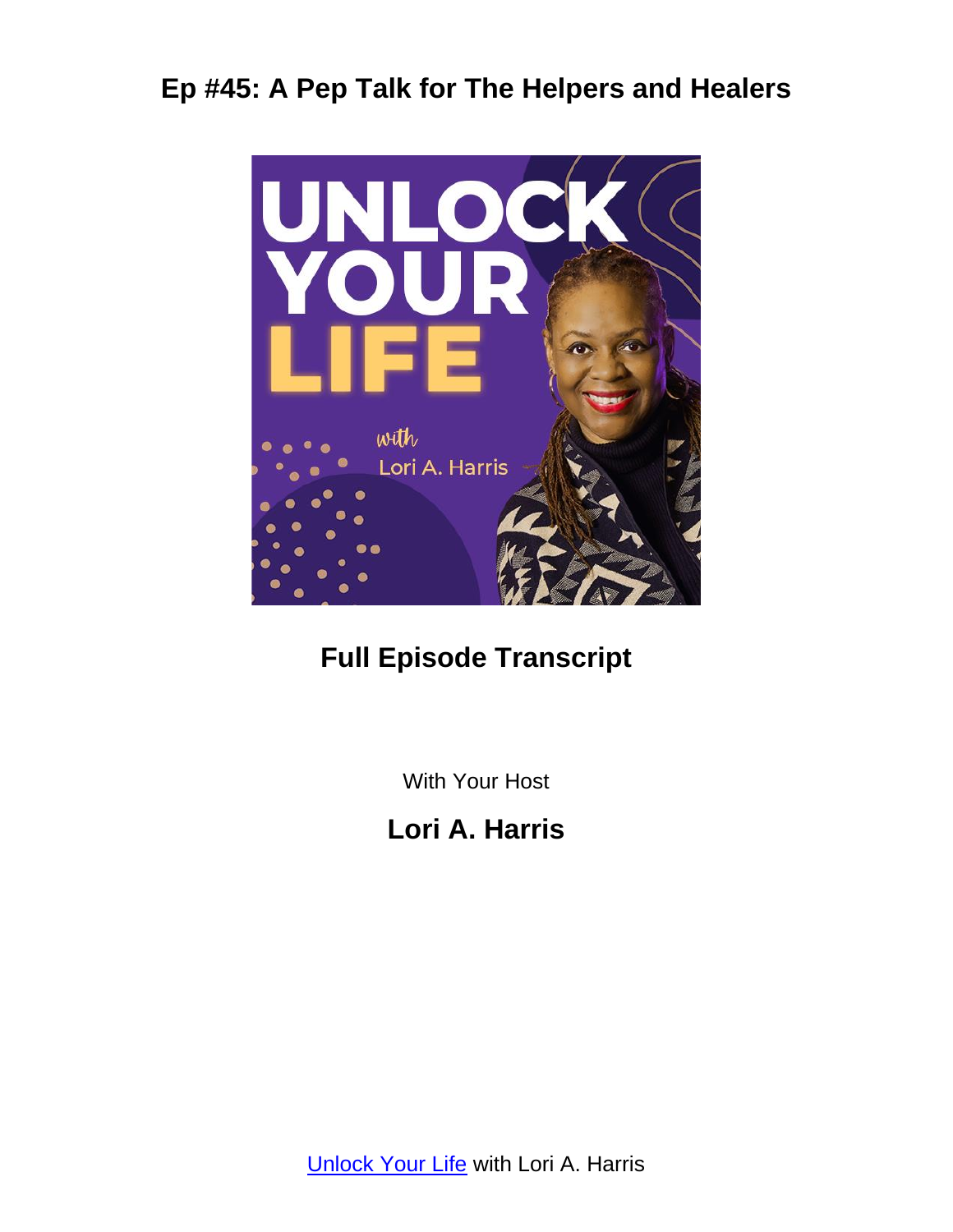This month we're talking about vocation, vocare, your calling. If you are a person who has devoted your life to helping or healing, this week's episode is for you. This is a pep talk for the helpers, and a reminder of the power of one. Let's get going.

Welcome to the *Unlock Your Life* podcast, a podcast for highly successful visionary women who want more out of life. If you feel that ache of unfulfillment in your soul, you're in the right place sis. Join life mastery consultant Lori A. Harris as she teaches you how to stop living for others and finally put yourself first. Let's dive into today's show.

When I was 14, I decided I wanted to be a lawyer. At the time, this was in the mid-70s. I looked around, and I saw that there were a few things that women were expected or allowed to do in the professional arena. You could be a nurse, or secretary, a teacher, or a social worker. When I was 14, I went to court with a group of very young women who were new lawyers, and it transformed me. I tell this story frequently.

I just want to remind you that each one of those careers are helping professions. Frequently women when we think about our career and how we want to contribute to the world, we often land on helping professions. I know that the people in my audience, the people who love to listen to this podcast, are people who are givers, who love to help.

Oftentimes, we helpers, we healers, we can suffer from burnout. We can keep going and going and going to the point where there's nothing left to give. But I want to remind you of how special you are and how much your work matters. And how your work will continue to ripple, and how you are already expanding your ripple in the world.

I'm going to tell you the story of one person. One person who was a social worker who changed the course of history for untold numbers of people. We can't really even count the number of people that this woman helped. I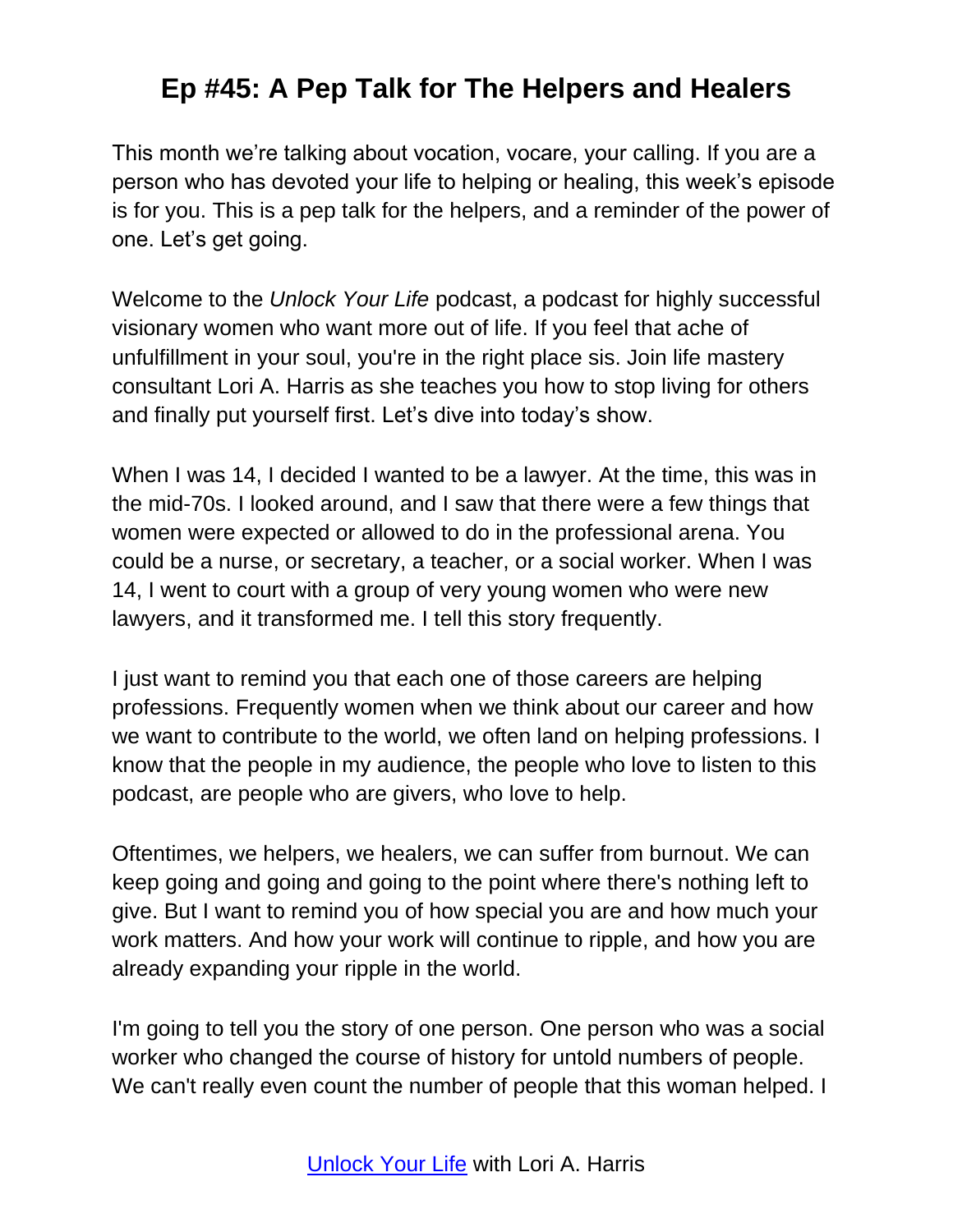want to remind you that your work makes that kind of difference in the world. This is the story of Dorothy Bailey.

Dorothy Bailey was a young woman in the mid-50s who was a social worker. She heard about a kid in the neighborhood, and she decided to go about and make it her business to figure out what the heck is going on with this kid. See what it happened was this little girl's mother had died when she was 10. It so happened that when the girl came back to school after her mother's death, it was time for national testing.

The kid tested, and surprise and shock and awe, she didn't do well on the test that week. As a result of her testing, they took that child and they put her in a class that at the time was called EMR—educationally mentally retarded. So this kid was placed in the EMR class, and she clearly didn't belong there. She could do every task that was asked of her. She started tutoring the other kids in the class, and she frequently was bored by the task that was required of her.

The teacher not knowing what to do with this very smart young girl told her you can go to library. So the kid went to the library. When she had exhausted all the books in her school library, teacher, not knowing what to do with very bright child in the EMR class, said, "I can get you a bus pass and a library card." So she gave this child a bus pass and a library card and gave her permission to go down to the city library. So the kid was going there, and kind of educating herself for a period of time.

Dorothy Bailey heard about this. She says, "That sounds crazy." So she rescued this child. She figured out rather than have the child exhaust all the books in the school library and all the books in the local library, how about we put her back in a class where she belongs and deal with the trauma that this child has experienced with losing her mom at such a tender age.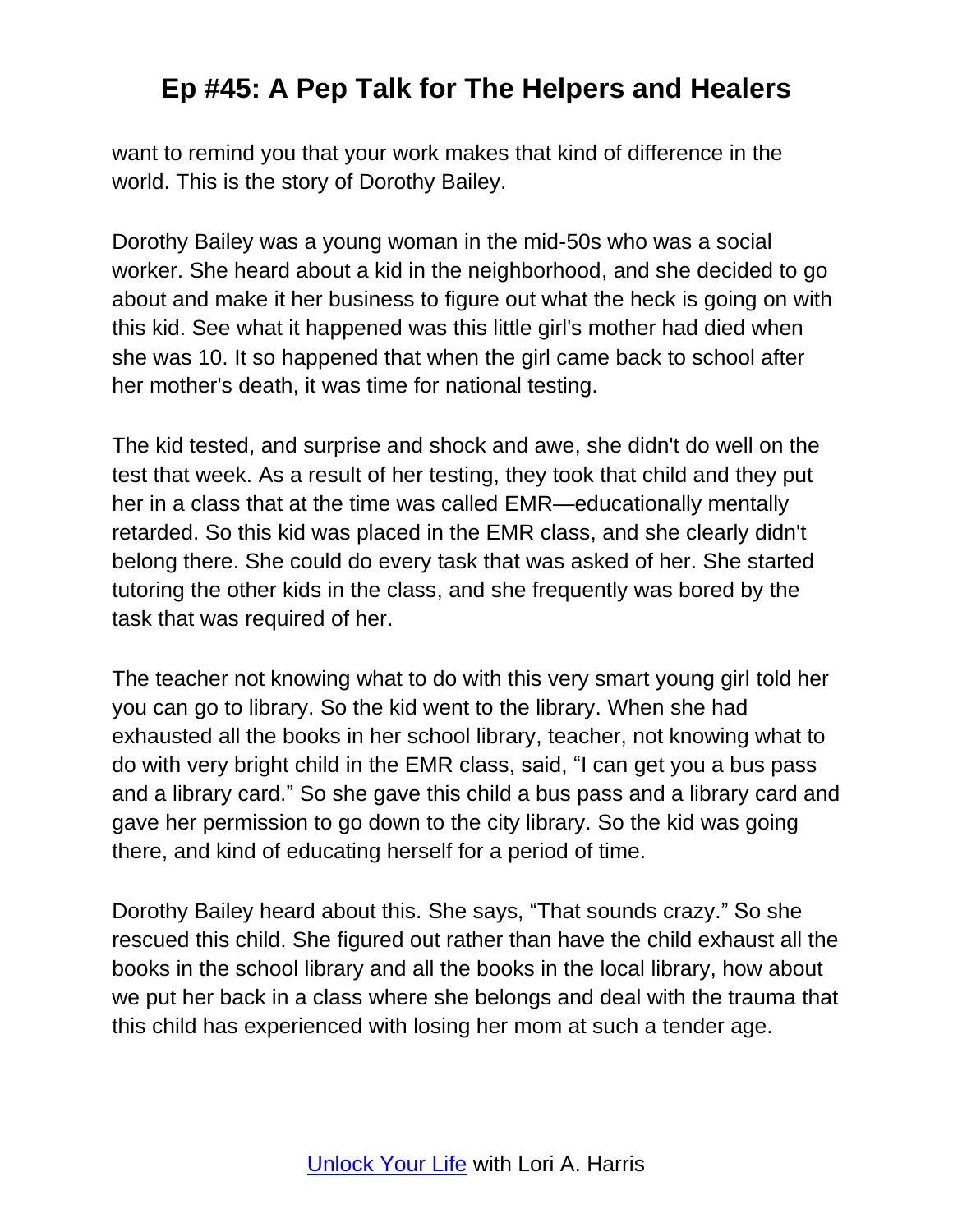Now, Dorothy Bailey ended up being in this young child's life for her entire life, all of Dorothy Bailey's life. Dorothy Bailey stayed with this young woman and helped her to matriculate through life. So this kid went on to be an excellent student, not only an elementary, middle school, but also in high school.

When it came time for the kid to make a decision about what was next for her, the kid thought I'll do what everyone else does. I'll get a job. Dorothy Bailey said, "No, you won't. You will go to college." Then she says, "Okay, I'll go to the local community college."

Dorothy Bailey said, "No, you will not go to the local community college. You will go away to college because I want you to have the experience of an expanded vision of your life. If you stay here, you will get bogged down in the task of caring for your dad and being a primary caretaker for your father who's unable to work. So I want you to go to college, and I have a vision that I think is possible for you to go."

Young kid, let's call her Elizabeth, says, "Oh, I don't think I can do that. My brothers need me. They need me here to help with my dad." So Dorothy Bailey took it upon herself to talk to the eldest brother and explain to him how much potential Elizabeth had and told her that she really, really believed that Elizabeth could do well at local college.

So Elizabeth did end up going to school. Dorothy Bailey was the support person for Elizabeth all through college. She would give her a couple of dollars a month for supplies, for pantyhose so she can when wear pantyhose to vesper and look like a proper young woman and helped Elizabeth do well all through college. So Elizabeth did graduate from college, and she ended up being a teacher.

So already we know that Dorothy Bailey has impacted Elizabeth slide such that now Elizabeth is helping others by being a teacher, but she didn't stop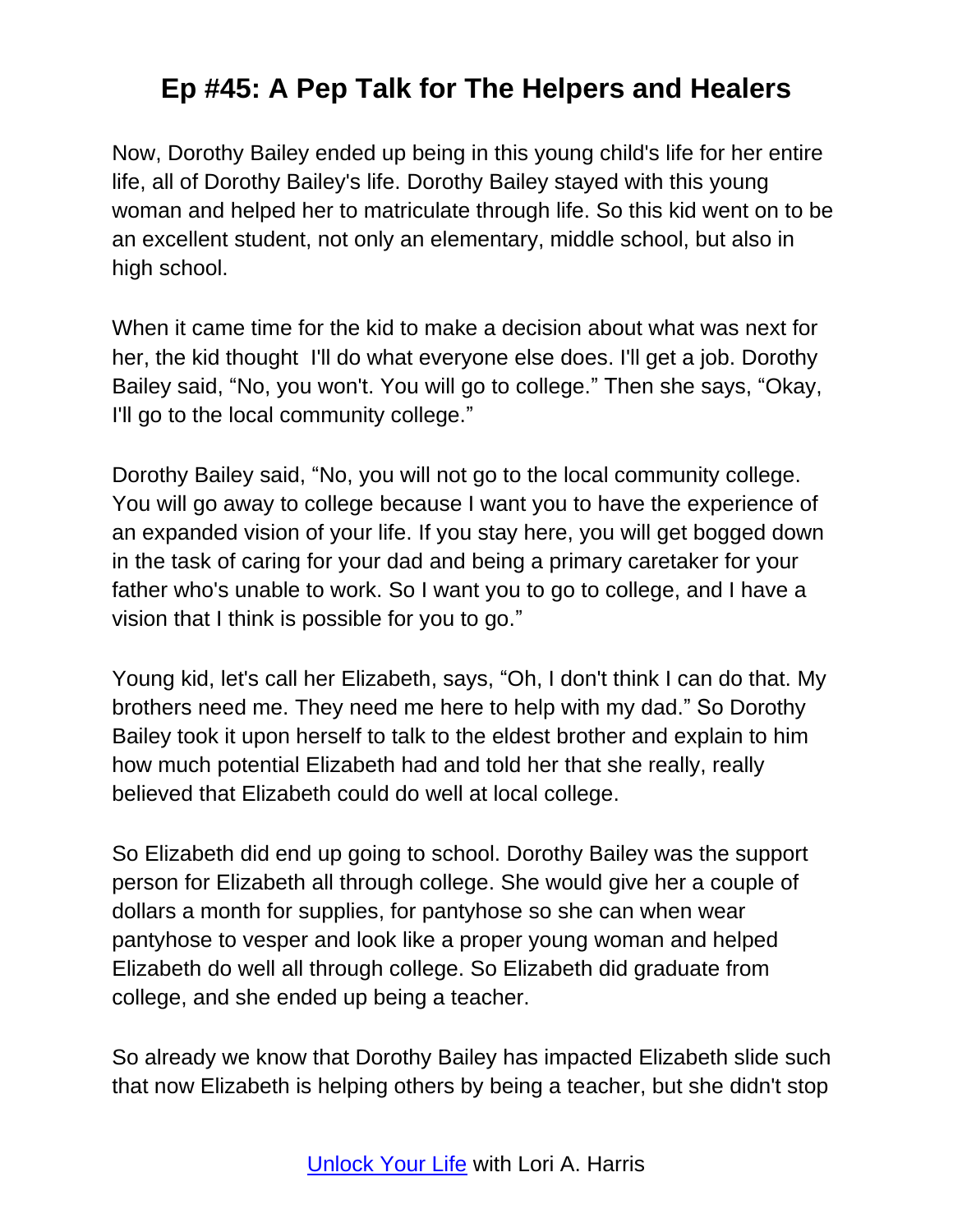there. Elizabeth went on to become a lawyer. As a lawyer, Elizabeth helped thousands and thousands of people in her career that's expanded over 30 years working as a defense attorney. But she didn't stop there.

Then Elizabeth went on to be a judge. Her work continues to help people from the bench. She has a very good relationship with the people that appear before her. She inspires people to believe that they can make a difference in their lives, and they actually look forward to coming to her court. It's actually a very unusual situation, and that's what happened with Elizabeth.

But why does it matter for me in my life? Well, that Elizabeth that I'm speaking of is my aunt, Hattie Elizabeth Harris. I was that 14 year old who saw Hattie Elizabeth Harris go into a courtroom with all their young friends dealing with they did. It inspired me and allowed me to see her making a difference in people's lives.

I don't know how I can express to you the kind of relationship that people have, the potential they have when you're working closely with an attorney, but it really can change the trajectory of one's life. I've seen it over and over and over again.

So when I think about Dorothy Bailey, I'm so grateful to her. Because her work way back in the mid-50s rippled and changed so many people's lives, people that we can't even count and account for. So when Mrs. Bailey decided to come in and take a stand and advocate for this young kid who clearly didn't belong in a class known as EMR and fight the system and get that kid out. Then stayed with that kid throughout her life, and made a difference in her life, she didn't just change that one kid's life. She changed my life.

In my life getting better and being expanded and having a bigger vision, I can see the number of people that I'm able to impact and influence. I don't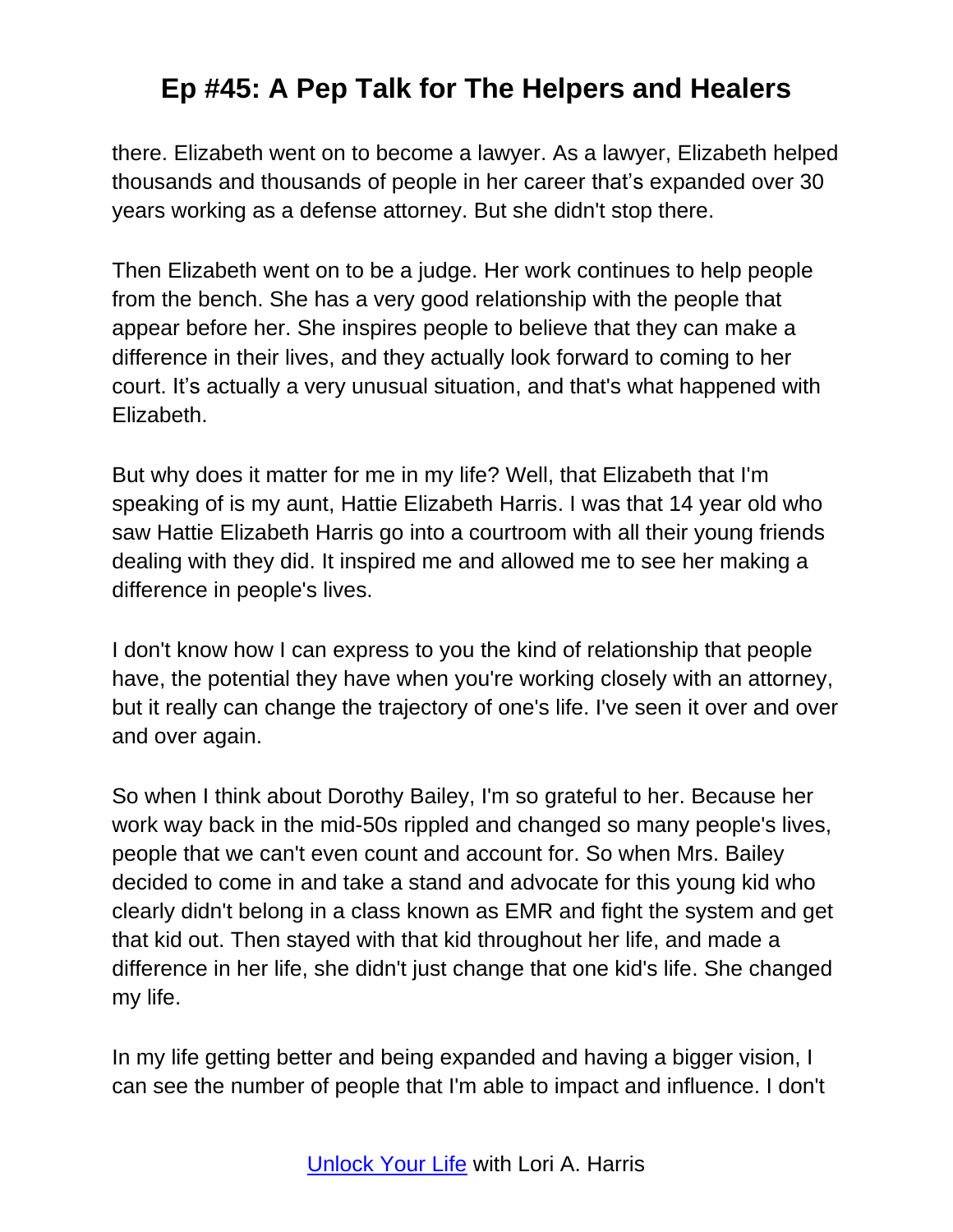change anyone's life, but I am able to paint a picture and help people to see a possibility.

Now, that happened when I was working as a lawyer. It happened when I was working with incarcerated youth, showing them a possibility of what could happen if they just had the audacity to believe that they could change their lives. For each kid who bought it, who decided to take a stand, then that kid has the potential to have an impact within their own family structure, within their neighborhoods and communities. That kid can continue to ripple, but it all started back in 1955/56 with Mrs. Bailey making a decision to take a stand.

So I want to remind you that this is a pep talk for helpers. If you are wondering if your work is even having an impact, it is. If you're wondering if what you do on a day to day basis even matters, it does. Because when one person believes and one person takes a stand, what happens is it causes an avalanche, a ripple effect. You get a little bit of a momentum going, a little bit of a snowball going just by you being you.

So when we have to think about what are our core values? What do we believe in? That's one of the things that we will decide to take a stand on, to believe, and to be the person who is in those particular instances that give us an opportunity to serve.

So for me, what are my core values? I believe in freedom. I believe in liberation. I believe in love. I believe in grace. With those four core principles, I have decided to live my life. I have decided to live from a place of love and constant and continual grace and forgiveness. It's not an easy road to take. It's very, very difficult. Because when you decide to do that then opportunities to do that come up. It can be challenging but can be also rewarding as well.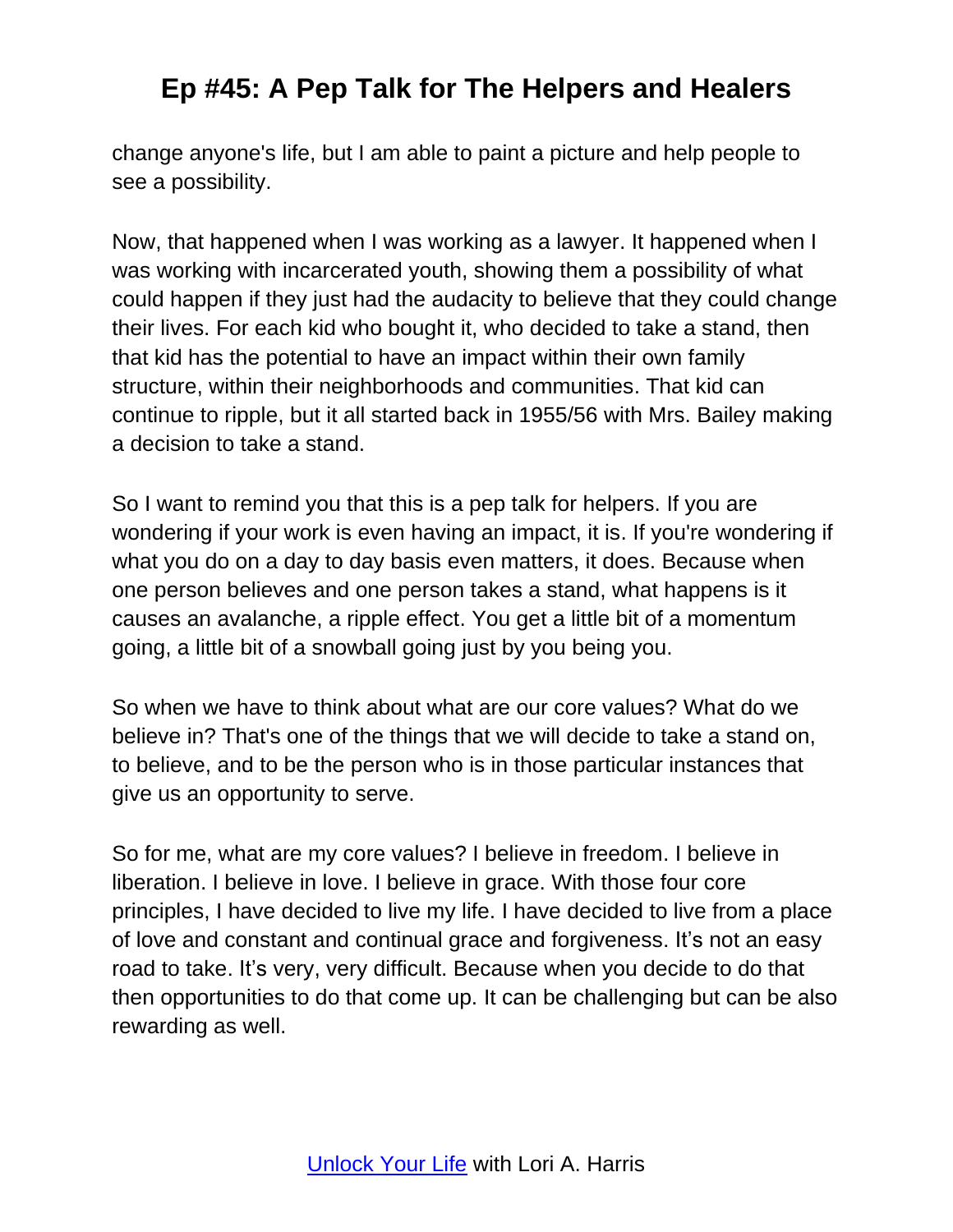This is a pep talk for the healers. This is a pep talk for the helpers. You are one such person who is making a difference in people's lives. So when you feel discouraged, I want you to do for yourself which you are apt to do for others. Don't argue for your limitations. Don't fight for your misgivings and shortcomings. Believe just enough, just a little bit, just a little bit to allow yourself to take just one little, tiny step. Take one tiny inchworm move, and with that, you will start to build momentum. You will start to build a movement.

There have been times in my life as a community activist, as an organizer, as a lawyer, as an advocate that I have been engaged in a constant life of fighting. But I have decided to live my life from love, grace, and build a life of liberation and freedom. Love and grace will take me just as far and farther than any fight ever could. I want to invite you to join me with that journey.

So never, ever underestimate the power of one. The power of one person deciding to be a partner in believing for one other person. With those two people, they can get so much done. If you want to be that one person, it doesn't require you to be perfect. What it does require is for you to show up. To show up and be consistent. To be honest and to be there, to be present. You don't have to be perfect, but you do have to show up.

When you feel like you're overwhelmed, you can share that. When you feel like you don't know quite what to do, you can share that. But continue to share from a place of love and desire for the best for all concerned.

So remember, one tiny little inchworm move chained together with another and another and another gain momentum. You don't have to know all of the answers, but you can take action on the one step that has been revealed to you. As the great leader, activist, and all around world inspirer tells us, Nelson Mandela says, "There's no easy walk to freedom anywhere, and